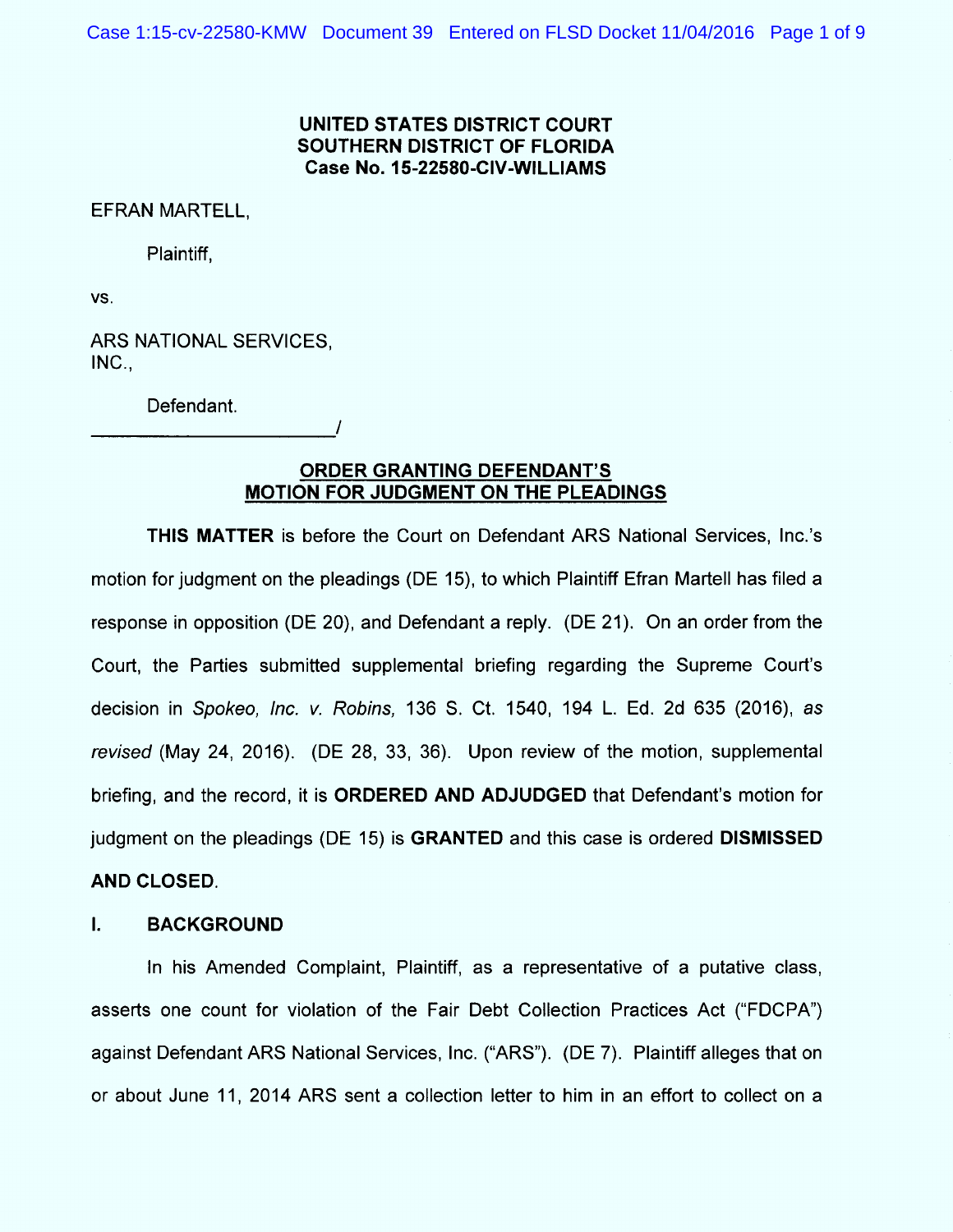consumer debt that Plaintiff owed to Department Stores National Bank. (DE  $7 \text{ } \text{T}$  8). Plaintiff alleges that the envelope contained a glassine window through which Defendant's name and return address were displayed. (DE  $7 \text{ } \text{T}$  10; DE  $7 \text{ }$  at  $7$ ). He further alleges that a barcode beneath Defendant's name and address was visible through the glassine window, and that the barcode "reveal [ed] [t] he consumer's account number." (DE  $7 \text{ } \text{\textdegree{T}}$  11). Plaintiff asserts that the barcode's visibility through the envelope's glassine window violated the FDCPA, which prohibits a debt collector like ARS from "using any language or symbol, other than the debt collector's address, on any envelope when communicating with a consumer by use of the mails or telegram  $\ldots$ ." 15 U.S.C. § 1692f(8).

Defendant answered the Amended Complaint (DE 8) and then filed a motion for judgment on the pleadings pursuant to Federal Rule of Civil Procedure 12(c), which is fully briefed. (DE 15, 20, 21). The Court subsequently ordered that the Parties submit supplemental briefing in light of the Supreme Court's decision in Spokeo, Inc. v. Robins, 1 36 S. Ct. 1540, 194 L. Ed. 2d 635 (2016), as revised (May 24, 2016). The Parties complied. (DE 28, 33, 36). This Order follows.

### lI. LEGAL STANDARD

"Judgment on the pleadings is appropriate when there are no material facts in dispute, and judgment may be rendered by considering the substance of the pleadings and any judicially noticed facts." Hawthorne v. Mac Adjustment, Inc., 140 F.3d 1367, 1370 (11th Cir. 1998); see also Fed. R. Civ. P. 12(c). In ruling on a motion for judgment on the pleadings, the Court applies a standard very similar, if not identical, to that when ruling on a motion to dismiss brought pursuant to Rule  $12(b)(6)$ . Horsley v. Feldt, 304 F.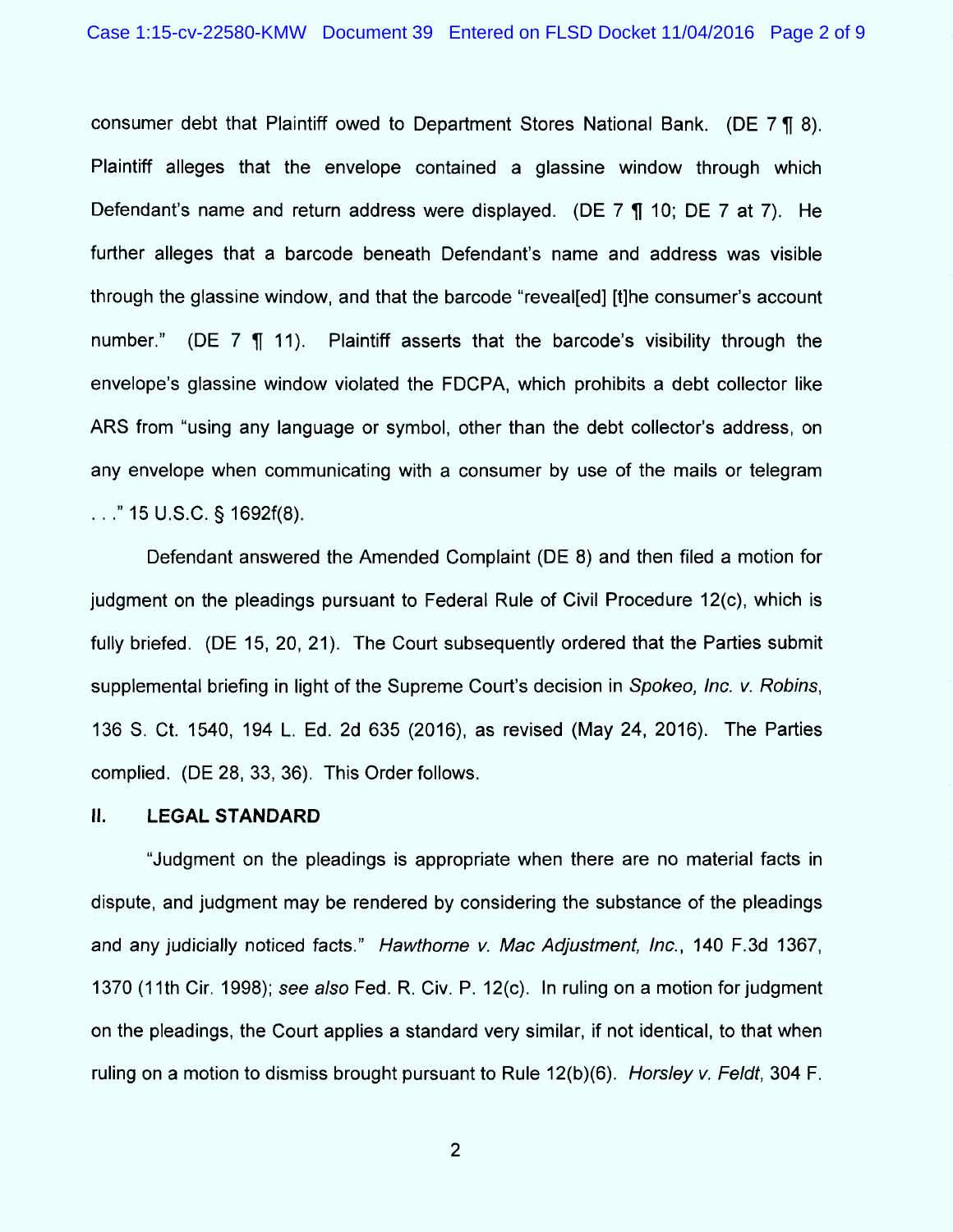3d 1125, 1131 (11th Cir. 2002): Lloyd v. Baker, No 13-cv-903-J-34PDB, 2015 WL 5474482, at \*2 (M.D. Fla. Sept. 16, 2015). As such, a plaintiff must plead sufficient facts to state a claim that is "plausible on its face." Ashcroft  $v$ . Igbal, 556 U.S. 662, 678 (2009) (quoting Bell Atlantic Corp. v. Twombly, 550 U.S. 544, 570 (2007)). AII factual allegations are accepted as true and all reasonable inferences are drawn in the plaintiff's favor. See Speaker v. U.S. Dep't. of Health & Human Servs. Ctrs. for Disease Control & Prevention, 623 F.3d 1371, 1379 (11th Cir. 2010); see also Roberts v. Fla. Power & Light Co., 146 F.3d 1305, 1307 (11th Cir. 1998). Although a plaintiff need not provide "detailed factual allegations," a plaintiff's complaint must provide "more than Iabels and conclusions.'' Twombly, 550 U.S. at 555 (internal citations and quotations omitted). "[A] formulaic recitation of the elements of a cause of action will not do." Id. Rule 12(b)(6) does not allow dismissal of a complaint because the court anticipates "actual proof of those facts is improbable," but the "[f]actual allegations must be enough to raise a right to relief above the speculative level." Watts v. Fla. Int'l Univ., 495 F.3d 1289 (1 1th Cir. 2007) (quoting Twombly, 550 U.S. at 545).

On a Rule 12(c) motion, courts consider the complaint, the answer, any written documents attached to them, and any matter of which the court can take judicial notice regarding the factual background of the case. Horsley, 304 F.3d at 1135-36. A complaint is also deemed to include any written instrument attached to it as an exhibit, materials incorporated in it by reference, and documents that, although not incorporated by reference, are integral to the complaint, so long as the documents are central to the plaintiff's claim and undisputed. Id. at 1135.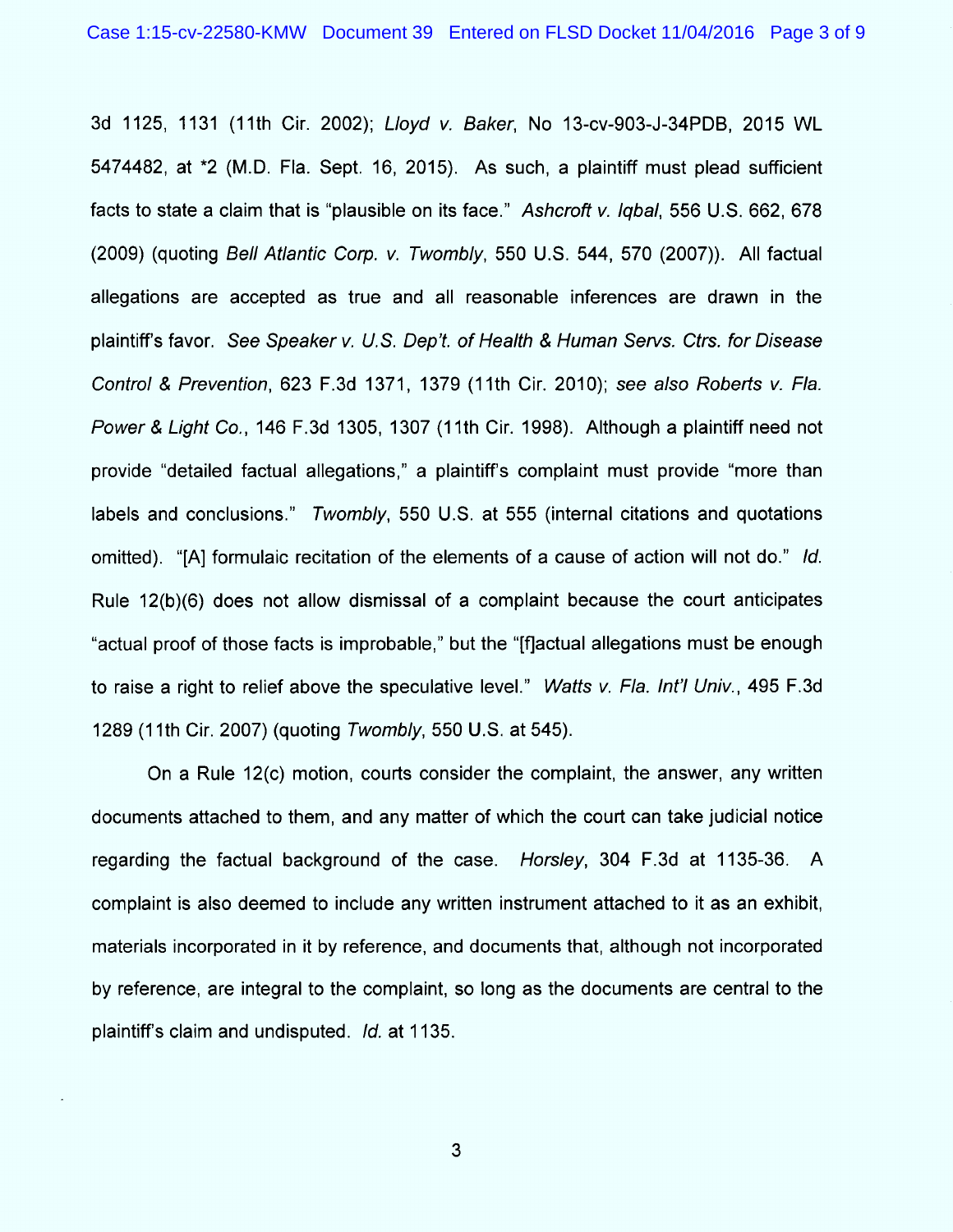# III. WHAT'S IN A BARCODE?

Plaintiff raises his claim under  $\S$  1692f(8) of the FDCPA, which bars debt collectors from:

> using any language or symbol, other than the debt collector's address, on any envelope when communicating with a consumer by use of the mails or telegram, except that a debt collector may use his business name if such name does not indicate that he is in the debt collection business.

15 U.S.C.  $\frac{6}{5}$  1692f(8). Violations of  $\frac{6}{5}$  1692f are assessed using an objective, "least sophisticated consumer standard." Le Blanc v. Unifund CCR Partners, 601 F.3d 1185, (1 1th Cir. 2010). According to the Eleventh Circuit, this standard accounts for the fact that consumer-protection laws are made to protect "the public---that vast multitude which includes the ignorant, the unthinking, and the credulous," but "prevents liability for the bizarre or idiosyncratic interpretations of collection notices by preserving a quotient of reasonableness." Crawford v. LVNV Funding, LLC, 758 F.3d 1254, 1259 (11th Cir. 2014) (citations omitted).

Neither party disputes that the only thing the barcode displays (if scanned) is a number that references Plaintiff. On its face, the language of  $\S$  1692f(8) prohibits the inclusion of a barcode visible from the exterior of the envelope, given that the barcode (and the number it contains) constitute some "language or symbol other than the debt collector's address." However, as many courts have pointed out, literal application of the statute would prohibit using preprinted postage, or even Plaintiff's name and address, on the envelope, "yield [ing] the absurd result that a statute governing the manner in which the mails may be used for debt collection might in fact preclude the use of the mails altogether." Gardner v. Credit Management LP, 140 F. Supp. 3d 317,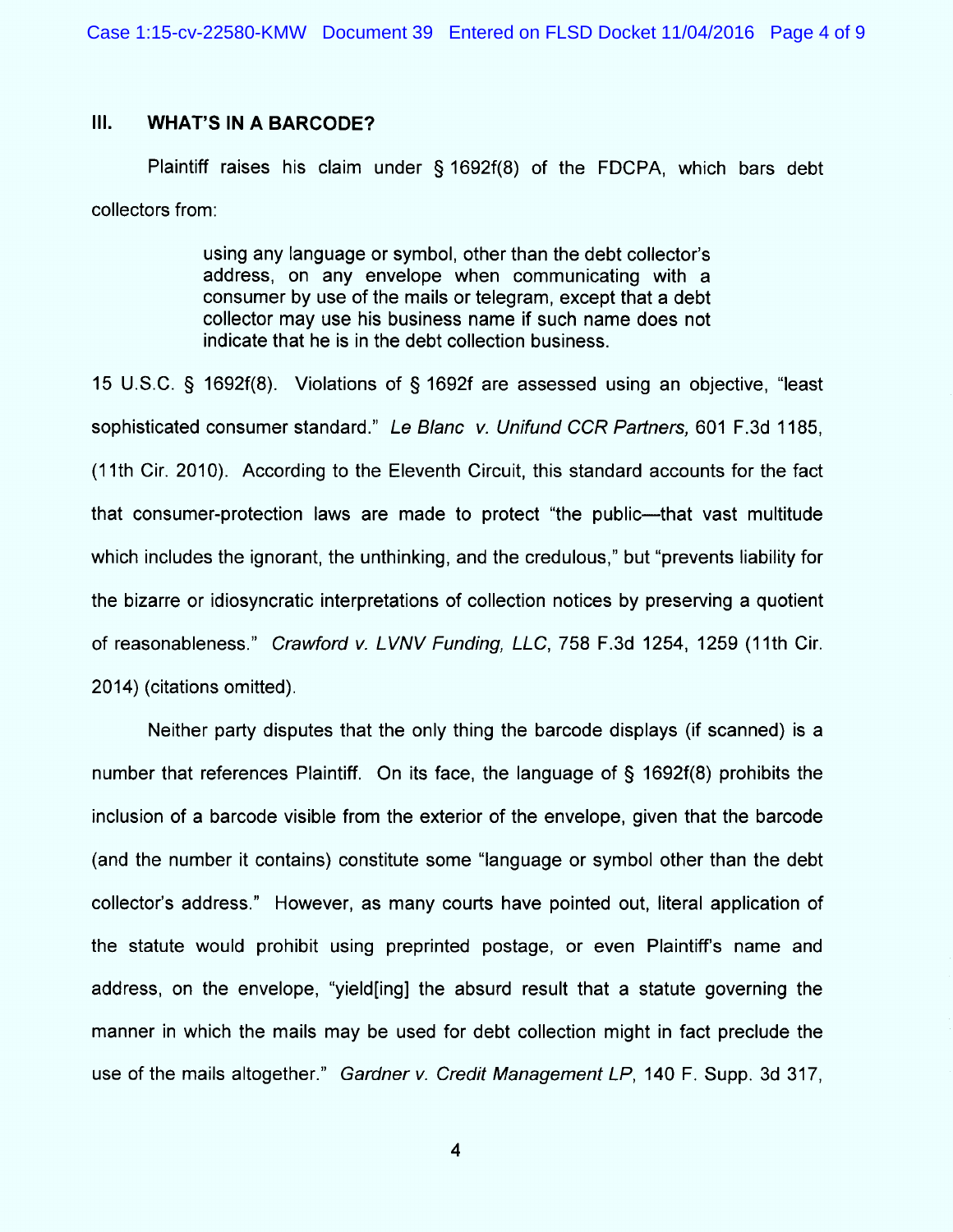320 (S.D.N.Y. 2015); see also Strand v. Diversified Collection Serv., Inc., 380 F3d 316, 318 (8th Cir. 2004); Rodriguez v. I.C. Sys., Inc., No. 14-CV-06558-KAM-JO, 2016 WL 5415680, at \*3 (E.D.N.Y. Sept. 28, 2016); Brooks v. Niagara Credit Solutions, Inc., No. 15-9245-JWL, 2015 WL 6828142, at \*2 (D. Kan. Nov. 6, 2015); Schmid v. Transworld Sys., Inc., No. 15-cv-02212-EEC, 2015 WL 5181922, at \*4 (N.D. III. Sept. 30, 2015) (collecting cases).

Rather, courts have determined that Congress did not intend  $\S$  1692f(8) to be interpreted in such an unyielding, unwieldy, and literal fashion. The Senate Report stated that the Act was "to protect consumers from a host of unfair, harassing, and deceptive debt collection practices without imposing unnecessary restrictions on ethical debt collectors.'' S. Rep. No. 95-382, at 1 (1977). The Report found that debt collection abuse by third-party debt collectors "takes many forms," including "disclosing a consumer's personal affairs, including friends, neighbors, or an employer," id. at 2, and couds have recognized that ''(b)oth the Iegislative history and the (Federal Trade Commission (FTC)] commentary clearly state that  $\S$  1692f(8) is intended to prohibit markings on the outside of debt collection envelopes that suggest that the contents of the envelope pertain to debt collection." Brooks, 2015 WL 6828142, at  $*6$ ; see also Gardner, 140 F. Supp. 3d at 321. The FTC advised that "[a] debt collector does not violate this section by using an envelope printed with words or notations that does not suggest the purpose of the communication," deeming them "harmless words or symbols.'' 53 Fed. Reg. 50097, 80108 (Dec. 13, 1988). Thus, courts have recognized a "benign language" exception to  $\frac{6}{3}$  1692f(8), finding that language or a symbol on an envelope does not violate that Act so long as it does not suggest the purpose of the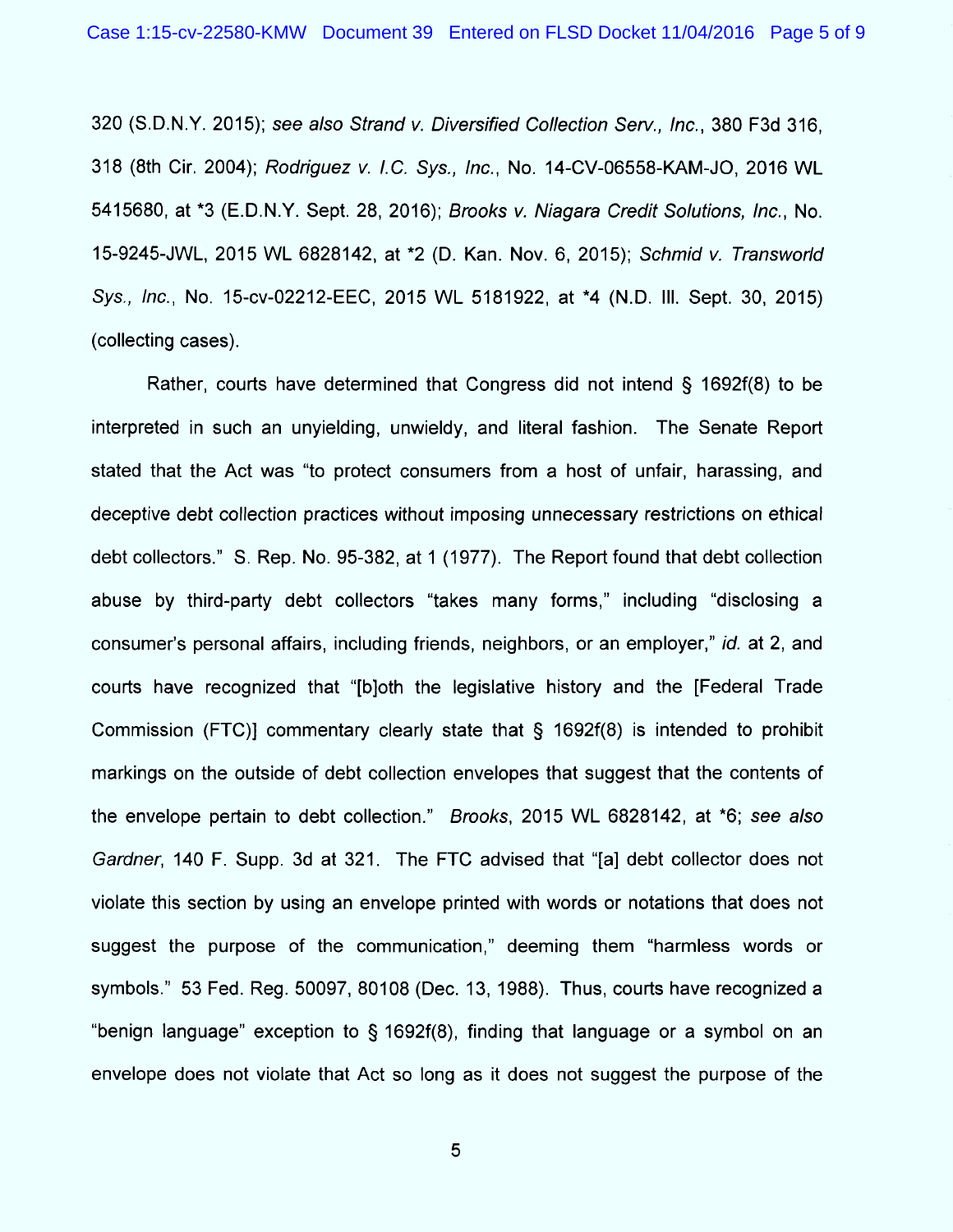communication or the disclosure of the recipient's status as a debtor. Gardner, 140 F. Supp. 3d at 321-22; see also Rodriguez, 2016 WL 5415680, at \*3 (collecting cases); Brooks, 2015 WL 6828142, at \*6.

The Eleventh Circuit has not yet had the opportunity to address whether there is a "benign language" exception to  $\S$  1692f(8). Nonetheless, the Court is persuaded by the host of courts finding that the presence of a barcode and its embedded account number on an envelope do not violate the FDCPA. The only information revealed by the barcode is an account number, and " $[n]$ umerous courts . . . have rejected the contention that the mere presence of a reference number—a string of random digits creates an actionable violation under the FDCPA." $1$  Rodriguez, 2016 WL 5415680, at \*3 (collecting cases); see also Gardner, 140 F. Supp. 3d at 324 ("A string of alphanumeric characters does not disclose anything about [the plaintiff's] private affairs, nor can [the plaintiff] plausibly assert that such characters would tend to mislead a debtor."); Brooks, 2015 WL 6828142, at \*6 ("While a 'very determined snoop, with the help of extrinsic research' might conceivably be able to determine from the account number that the contents pertain to debt collection, the statute prohibits only those markings that might 'intimate' to those who glimpse the envelope that it pertains to debt collection.") (quoting Schmid, 2015 WL 5181922, at \*5). The Court agrees that "[a]n

<sup>&</sup>lt;sup>1</sup> While Plaintiff alleges that barcode "reveal[ed] [t]he consumer's account number" (DE 7  $\P$  11), and Defendant avers that the number is the internal tracking number by a third-party mail vendor (DE 8  $\P$  11), the dispute is irrelevant to the Court's finding. Courts have found both account numbers and tracking numbers "simply cannot suggest to an observer that the envelope contains debt collection correspondence." Brooks v. Niagara Credit Solutions, Inc., No. 15-9245-JWL, 2015 WL 6828142, at \*2 (D. Kan. Nov. 6, 2015) (account number); see also Rodriguez v. I.C. Sys., Inc., No. 14-CV-06558-KAM-JO, 2016 WL 5415680, at \*3 (E.D.N.Y. Sept. 28, 2016) (debt collector's reference number for plaintiff); Gardner v. Credit Management LP, 140 F. Supp. 3d 317, 320 (S.D.N.Y. 2015) (same); Schmid v. Transworld Sys., Inc., No. 15cv-02212-EEC, 2015 WL 5181922, at \*4 (N.D. III. Sept. 30, 2015) (account number).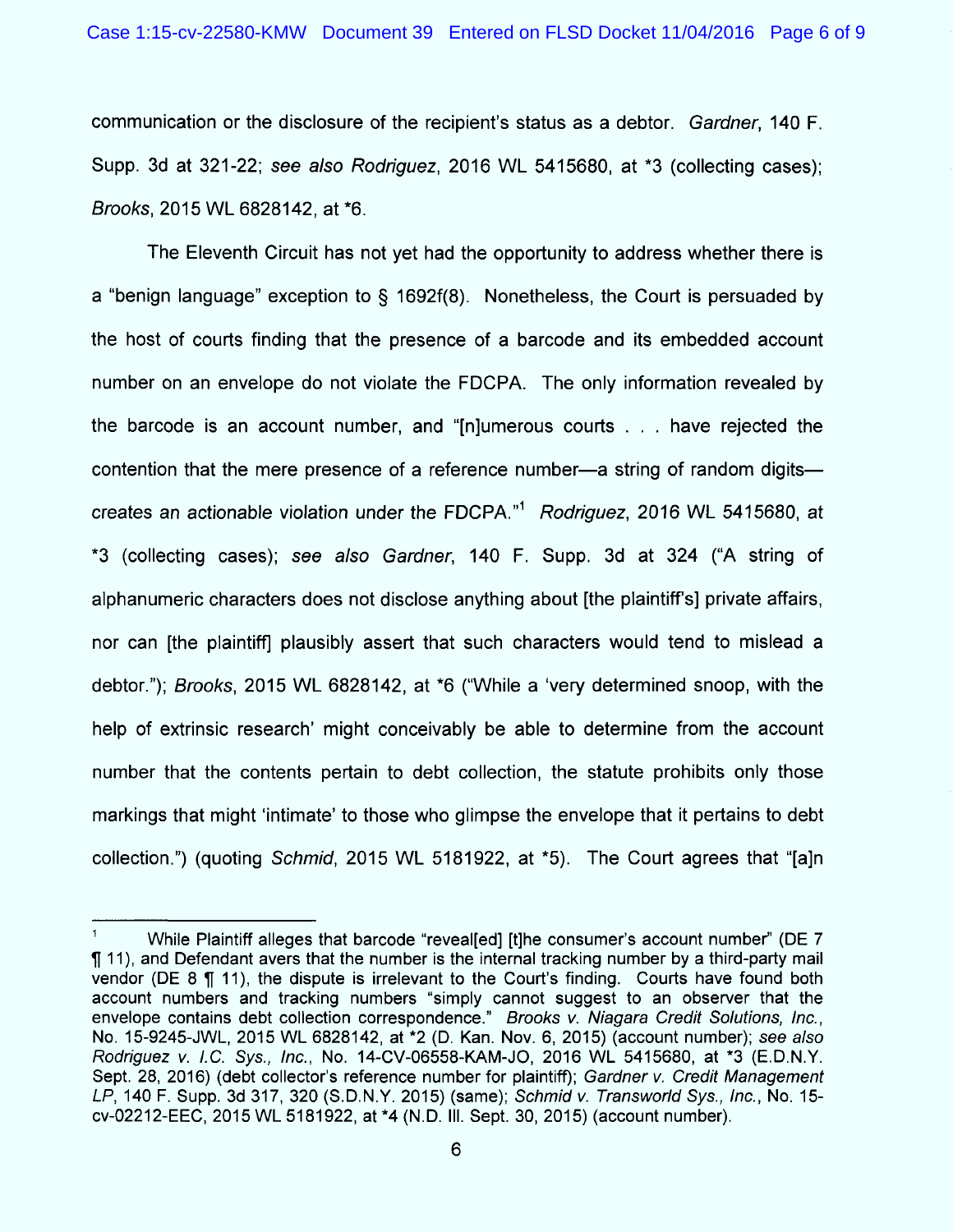account number, without more, simply cannot suggest to an observer that the envelope contains debt collection correspondence." Brooks, 2015 WL 6828142, at \*6. As such, the Court finds that Plaintiff has failed to state a claim for violation of the FDCPA. $^2$ 

In so holding, the Court rejects Plaintiff's argument that the appearance of the account number on the exterior of the envelope violates  $\S$  1692f(8). Plaintiff relies exclusively on Douglass v. Convergent Outsourcing, 765 F.3d 299 (3d Cir. 2014), in which the Third Circuit reversed the district court's order finding that the barcode did not indicate that the correspondence related to debt collection. *Id.* at 305-06. The envelope at issue displayed two items through a glassine window around plaintiff's name and address: (1) her account number and (2) a "quick response code" that, if scanned, revealed the plaintiff's name, account number, and the amount of her debt. Id. at 300-01. In reversing the district court, the Third Circuit declined to address the benign language exception, instead holding that  $-$  even assuming the exception existed  $-$  the account number itself fell outside its scope because it was a "core piece of information pertaining to (the plaintiff's) status as a debtor and (the defendant's) debt collection effort." Id. at 303. Nevertheless, the Third Circuit concluded that the envelope's display of the account num ber alone im plicated privacy concerns because it was capable of identifying the plaintiff as a debtor, and therefore the barcode's inclusion of the account number violated the Act. Id. at 306.

<sup>&</sup>lt;sup>2</sup> Although the Eleventh Circuit has not yet addressed the "benign language" exception to 15 U.S.C. § 1692f(8), the Court is persuaded that it would adopt the exception, particularly in light of the Supreme Court's decision in Spokeo, Inc. v. Robins, 136 S. Ct. 1540, 194 L. Ed. 2d 635 (2016), as revised (May 24, 2016). Because nothing on the envelope intimates Plaintiff's status as a debtor or that the Ietter itself is debt collection correspondence, Plaintiff has suffered no concrete "injury in fact" that would convey Article III standing for a statutory violation.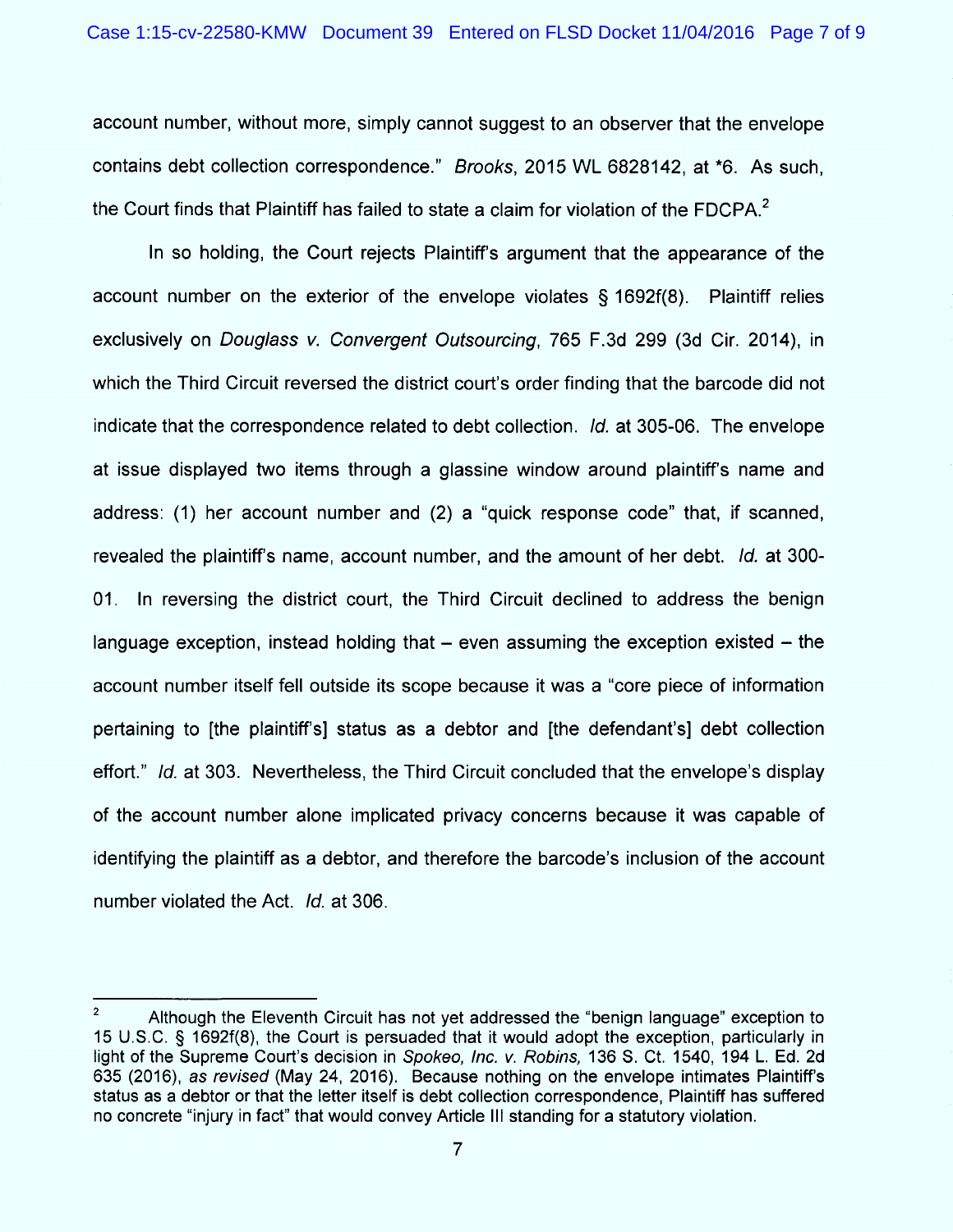This Court is not bound by the Third Circuit's decision, and is not persuaded by it.

First, Douglass is readily distinguishable from Plaintiff's case because the barcode in

Douglass revealed the debtor's name, account number, and debt amount. As one court

pointed out, Douglass:

purports to have been decided solely on the basis of the debt collector's inclusion of plaintiff's account number . . . (but) the Third Circuit's conclusion about the potential for harm in the account number itself (i.e., without the information contained in the (quick response) code) was simply *ipse dixit*, unsupported by any analysis.

Perez v. Global Credit & Collection, Corp., No. 14-cv-9413-CM, 2015 WL 4557064, at \*4 (S.D.N.Y. July 27, 2015). Clearly, the combination of a debtor's name, account number, and debt amount within a barcode is more likely to identify the recipient as a debtor than an account number standing alone.

Second, and as several courts have observed, the Third Circuit's concern with the account num ber's potential for disclosing that the recipient was a debtor is misplaced. It is illogical for the Act to be concerned with the eventuality that an enterprising third party would obtain, investigate, and decipher an account number's meaning when simply googling the return address would show that the recipient received a debt collection letter. Gardner, 140 F. Supp. 3d at 323; Brooks, 2015 WL 6828142, at <sup>\*</sup>6. Indeed, "if the Act were concerned with the display of information that could if diligently investigated, disclose a recipient's debtor status, it would not permit return addresses—or, arguably, the use of the mails—at all." Gardner, 140 F. Supp. 3d at 323; see also Brooks, 2015 WL 6828142, at \*6. Of course, the Act expressly permits return addresses to be displayed, as well the debt collector's name so long as the name itself does not convey it is a debt collector. Schmid, 2015 WL 5181922, at \*3-4. As